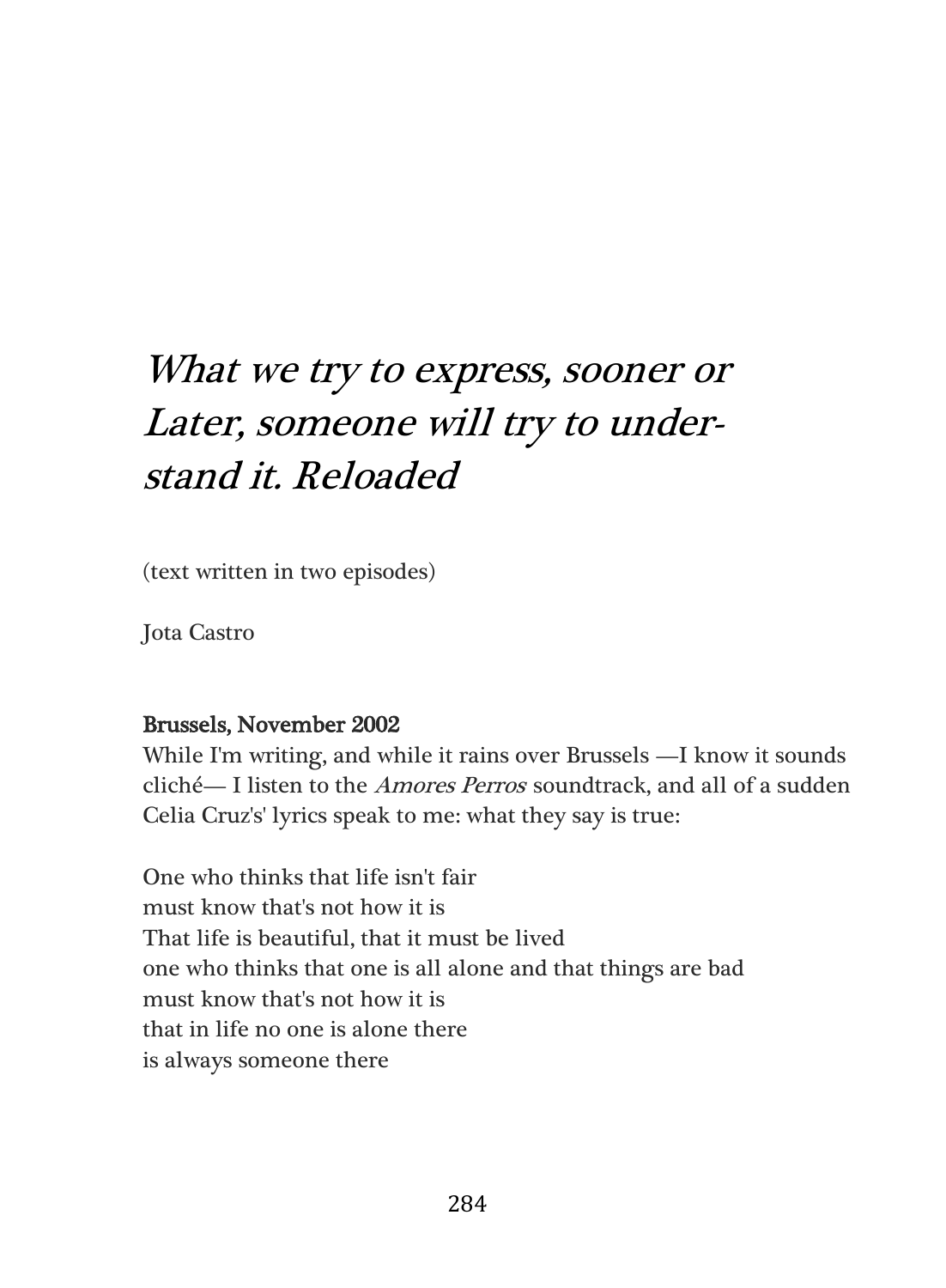What the singer means is that what we try to express, sooner or later, someone will try to understand it.

In 1995, I was living in Haiti; every so often I would go to Miami to see a friend who was forever agonizing of AIDS. Thousands of people in Haiti were also dying of the same cause. But all the misery I was breathing in could not make me forget that, in the South-Ameri-can continent's artificial capital, a brilliant Latino faggot (I use these three qualifiers because they depict the character well) was dying alone, leaving behind a body of work that would become an icon of contemporaneity. My friend's name was Felix Gonzalez Torres and his Candy Pieces represented rather well in my eyes the whole problematic of the last fin de siècle: how do we share? How can wealth be shared? How do we make wealth —our natural resources, or not— last? How do we make the world a fairer place, for equality to be more than merely a country's motto? All this was expressed by a mound of candy that shrank, sometimes quickly and sometimes slowly, depending on indi viduals' social behavior vis-à-vis the piece, whether they took one, or a few, or many pieces of candy. My wife has one at home. I did not want to take any —I just observed, and one day I told him that his piece was profoundly Western. I had once tried to do the same thing in Haiti, and of course my pile of candy did not last very long. I was called a white moron.

Felix Gonzalez Torres was eminently radical and subversive in his sweetness. He spoke of his fear of loneliness, of his fear of no longer being loved, of being aware that he formed part of a minority and of any intellectual's moral obligation to try to explain his or her time. I am trying to find points in common between Celia Cruz and Gonzalez Torres. He was a Cuban exile and so is she. She is black, he was homosexual: two minorities. Of course, they both form part of my personal Pantheon.

And they both speak of sharing and of making up for a lack. And that is indeed what it is all about.

I would also like to make up for a lack. I would like to mitigate misery on earth a bit, if this is possible. That is radical —and probably radically stupid. But what if being radical was precisely not being afraid of ridicule?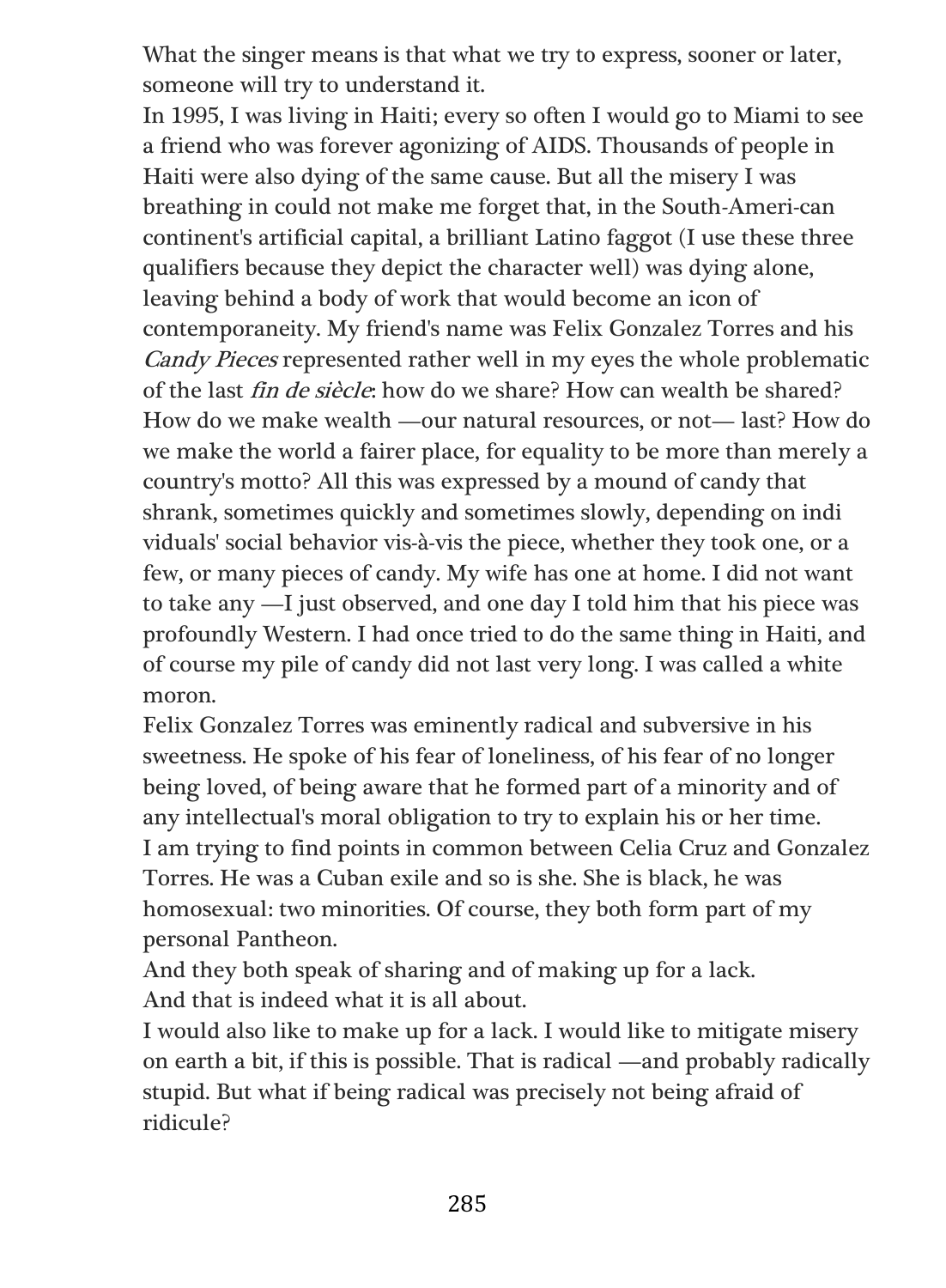Every work has a subject.

In my personal case, my subject is my relationship with the society in which I live. The sum of all my lacks has made me an artist, though I became one only six years ago. I remember that when I started, I felt both anguish for not understanding and excitement at realizing that everything had yet to be done. The fact that criticism was incapable of rendering art accessible to everyone, added to the fact that most of my peers could not allay their shortcomings in terms of theoretical discourse, made my new job more than exciting. In order to communicate, you have to arouse someone's curiosity. Thus, a basic methodology had to be established: a rational tool in which information, data, facts and —why not?— such subjective things as anger or empathy are conjoined to create a solid building. The foundation for this construction is observation, which precedes realization, which precedes commitment which, in turn, desperately seeks to simplify in order to garner support. That, in brief, is my vision of the convergence of contemporary art and politics.

Artists have an obligation, owe it to themselves to interpret information —in fact, that is perhaps our last way of being radical, of protesting, simply because power deserves an interpretation by artists to the extent that they are not representative of it. To work on serious —or, better said, annoying— topics, such as Common Agricultural Policy, the behavior of European curators, racism, genetically-modified organisms or the creation of a bank may seem a bit reckless. Nonetheless, it is a wonderful field in which to implement my methodology. If my projects' participatory, interactive nature ties me directly to relational aesthetics, then I demand more than just a participatory relationship between viewers and my work. I want to hit them in the face, I want to provoke doubt, I want to provoke a confrontation. I want to trip up classic modes of communication between the observer and my work. If the concept of "less is more" is still totally interesting from an aesthetic viewpoint, on the level of information, however, we always need more and, most importantly, information that is unrelated to any kind of ideology. Viewers must be forced to compare the information I offer them with the flow of direct and indirect informa-tion that they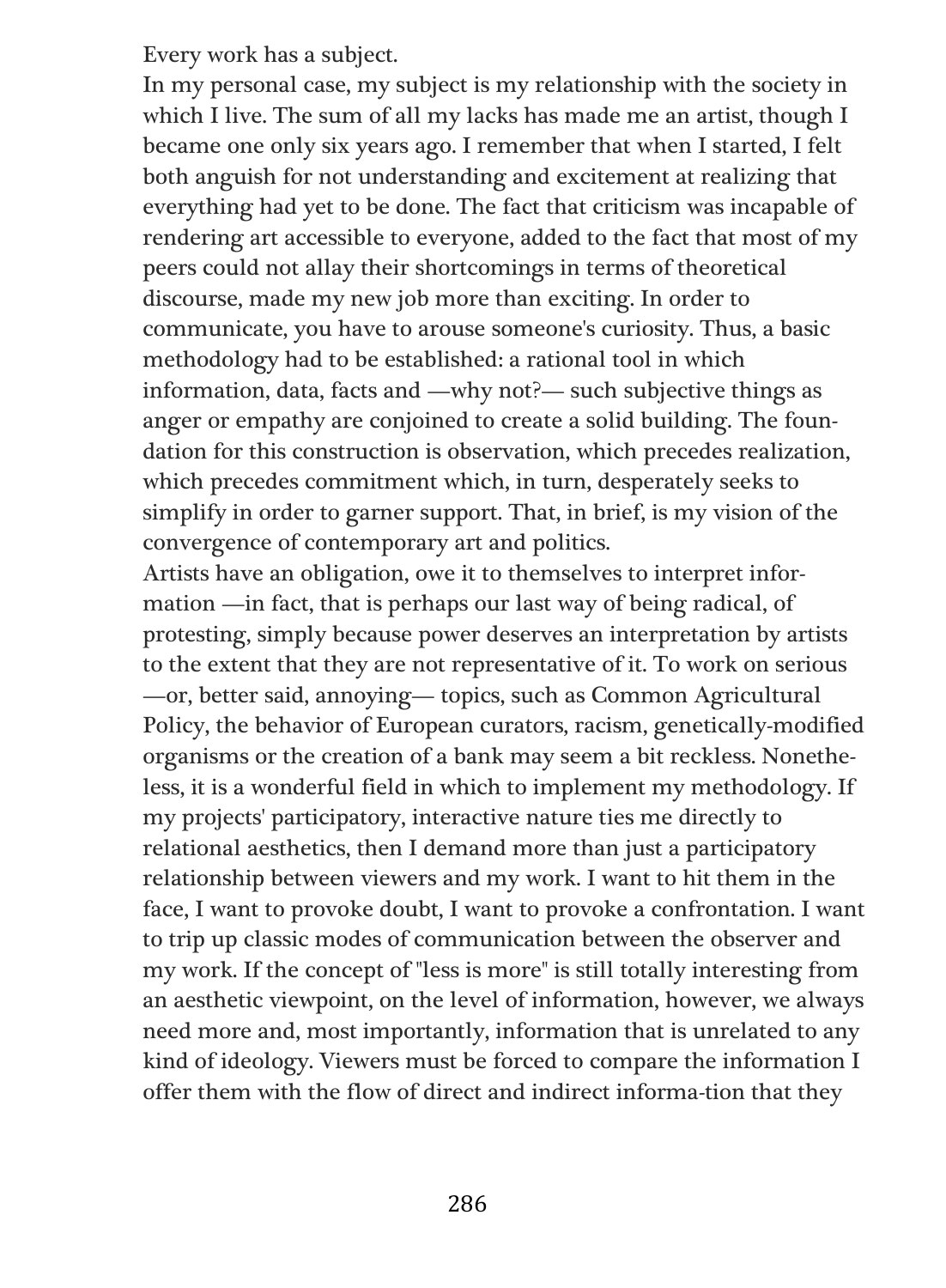receive on a daily basis. My pleasure derives from this possible confrontation. And like any kind of pleasure, it is very per-sonal. To be radical is to make a breach, to go out on a limb for others, to face up to the law, to disrepute, to morality and to the dominant ideology all this so that others can live better, understand better. Even those who do not agree with the changes that you desire.

If this type of messianism can be terribly inhuman when applied by Muslim extremists, it can take the form of an isolated and almost desperate act among artists. The latter are not only faced with the indifference of theoreticians, but most importantly, with the impression that their reflections lack power. An interest in close communication —which is a wonderful concept of the 1990s— has led many artists to merely deal with the influence they have on their immediate surroundings and to ignore their obligation to always consider the greater majority. It is as if the Judeo-Christian idea of finding at least one fair person in order to save the city had become the norm in art.

There, it has been said: to be radical is to confront one's time, ruthlessly.

Certain Hardcore participants, myself included, ascribe to this notion: not being only angry young artists, not trying to merely teach a les-son, not being considered radical simply because we are different or peripheral. If we are radical it is because we want to embody the possibility of contributing from the perspective of culture to this new political project.

## Brussels, February 2004

I get back to work on this text fifteen months later and recognize myself very well in what I have written. I also see the changes that have taken place in me due to the sudden, relative exposure my work has received in the media.

A first observation: in my humble opinion, subversion and resist-ance in contemporary art are the same thing. It is about making art-work that attempts to embody a certain ethics, without thinking too much about the market, and without courting the milieu too much.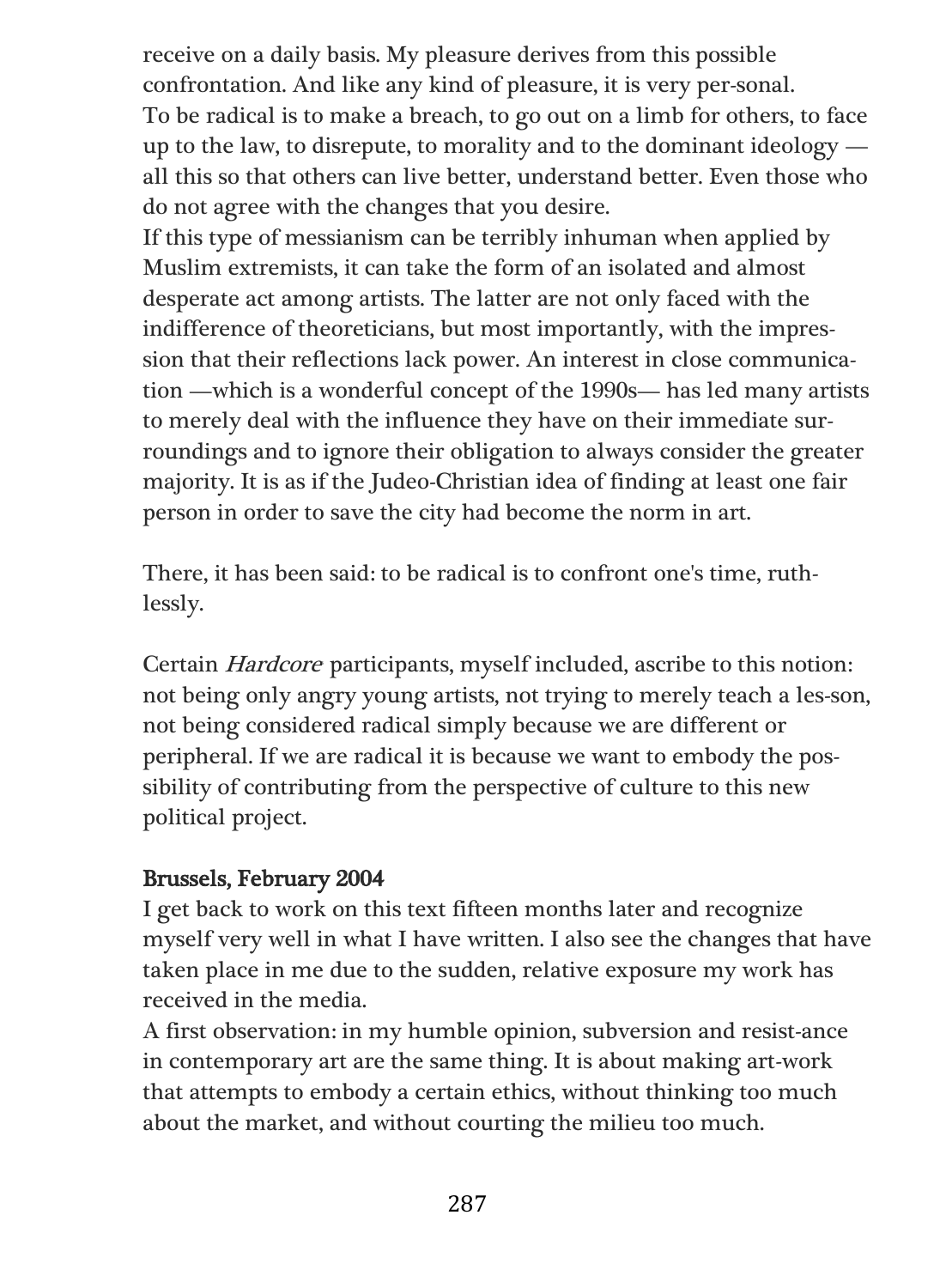Evidently, I have found that there is something special among so-called subversive artists right now: many of the most interesting come from what I call the Extreme Occident and are natives of places where there is no clearly defined market for their work. This some-how relates them directly to the concept of non-traditional export goods, facing them with the notion of quotas. This last notion is interesting because it goes much further than the path taken by Jean Hubert Martin's much too famous and oft-commented exhibition *Les magicians de la terre* a kind of standard yardstick for art from else-where and a dictionary of good manners to deal with the art of those people.

In art as in everyday life, society moves faster than established notions tell us, and that is what has happened with this standard value. At the end of the twentieth century, European society became fearful of losing certain privileges that had made it feel like it had been at the forefront of social progress (loss of social privileges, fear of immigration and delocalization, loss of the Nation-State's power and of retirement funds). This fear has become a political factor that determines whether parties win or lose elections, that energizes or ruins markets; it also led to the creation of a niche for a few artists who figured out that they could make use of it. They understood that every domain of Western life was dominated by this fear. September nth indelibly tattooed it onto the global society in which we live, signing the death warrant of the very conservative rhetoric of univer-salisms.

Hence the exhibition of socio-economic phenomena, the circumscribing of small zones of free will, has destabilized contemporary Western art thinkers who have sought a way of justifying this kind of art practice through references. Santiago Sierra, Minerva Cuevas, Alain Delercq, Sislej Xhafa and I have been directly associated with the 1970s. This is a very facile, simplistic way of reducing us ideologically to a kind of Hans Haacke Fan Club disregarding even the fact that we share neither Mr. Haacke's ideology nor his sense of guilt. This banal analysis of our ideological strengths and weaknesses seems to ignore what the fall of the Berlin wall has brought about: the end of blocks... Our collective political awareness takes this historical development into account and is a reaction to the idea according to which there remains but a single possibility of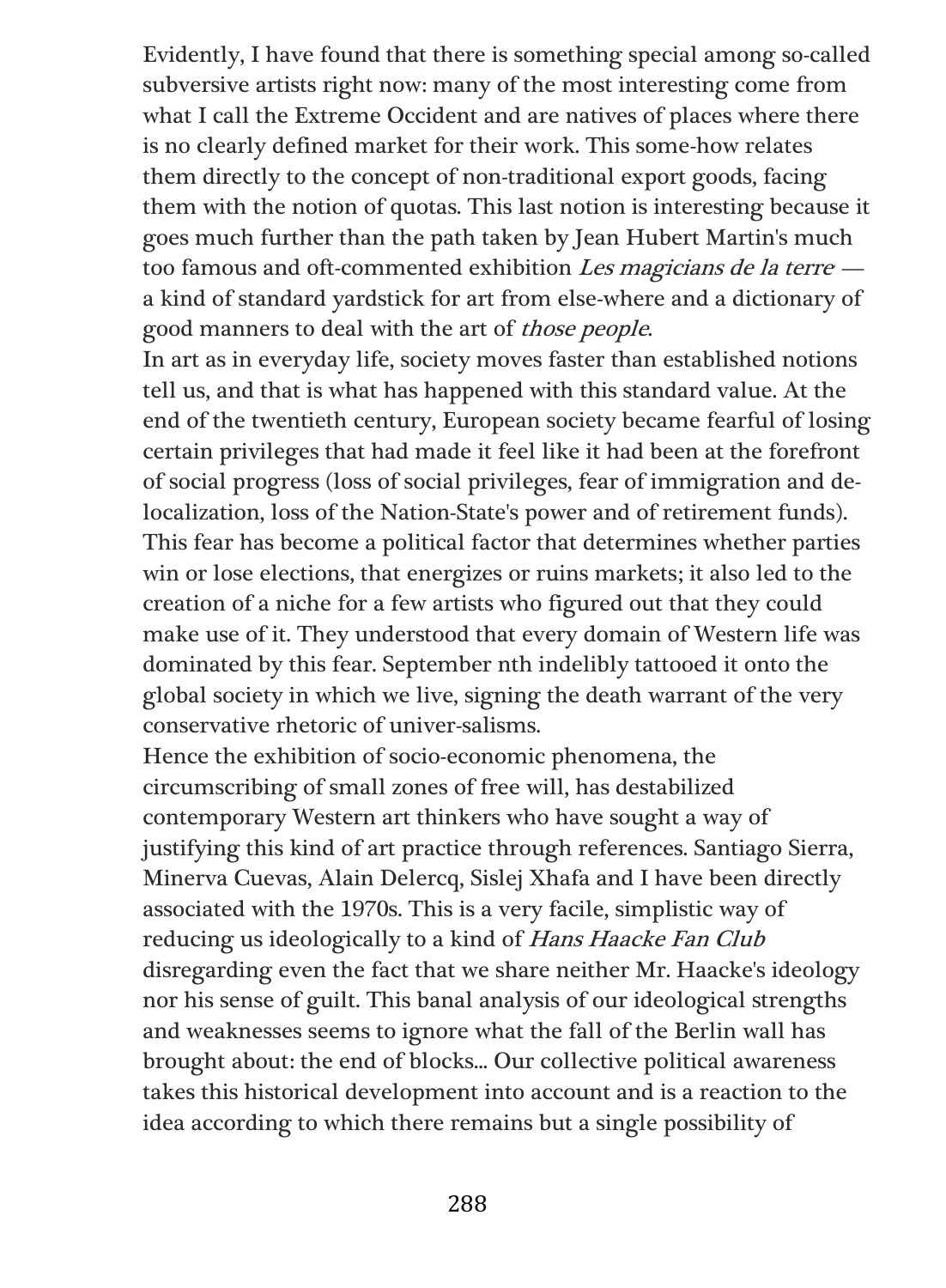development for every-one. Without falling prey to alter-globalists' fundamentalism, our times lend themselves to making the most of what we have, so why not play with fire? Visual artists who are interested in subversion are often criticized for showing their work in museums or institutions. It is often viewed as proof that the artist has been reclaimed by the system. This is much too simple and much too moral. These people do not conceive that dealing with institutions means dealing with confrontation. One must attack culture's foundations and, in Europe, these are the cultur-al institution. If we can dare to show things that upset, revolt or provoke discussion without hiding behind an aesthetic armor, then we might be able to make things evolve. The common practice of criticizing 'committed artists for the 'technical shortcomings' of their work is above all a way to avoid discussing their pieces' underlying ideas. One the one hand, even thirty years ago, the society in which we live could convene a sociologist, an anthropologist, an economist and an investor in the same space in order to figure out how to justify a new yogurt, a new car or any kind of new tendency. On the other, the vast majority of the art milieu still refuses to allow someone —especially an artist— to justify a work of art on the basis of economic, political or social prin-ciples. We still become ecstatic when Hans Ulrich Obrist convenes a few artists along with scientists, sociologists and other representatives of civil society... while Coca Cola has done the same thing for decades to find out consumers' opinions about its bottles' packaging changes and no one bats an eyelash. With all the respect I owe to the work of curators like Hans Ulrich Obrist, it seems to me that what has become acceptable in art is for artists to mimic the society in which they live. We mimic ethics committees. We mimic "good Negroes." We mimic the conscientious European. We mimic an America that does not exist. We mimic commitment. We mimic anger, sexuality, difference, an interest in the other —that's acceptable! — but when I try to express an amoral idea nowadays without shielding myself with protective references or hiding behind my ethnicity so as to elicit empathy, that is when I become dangerous and an object of criticism —but also recognizable. And yet, many people tell me that this idea is unfounded, that Documenta XI dealt with it and brushed it aside, that this show was the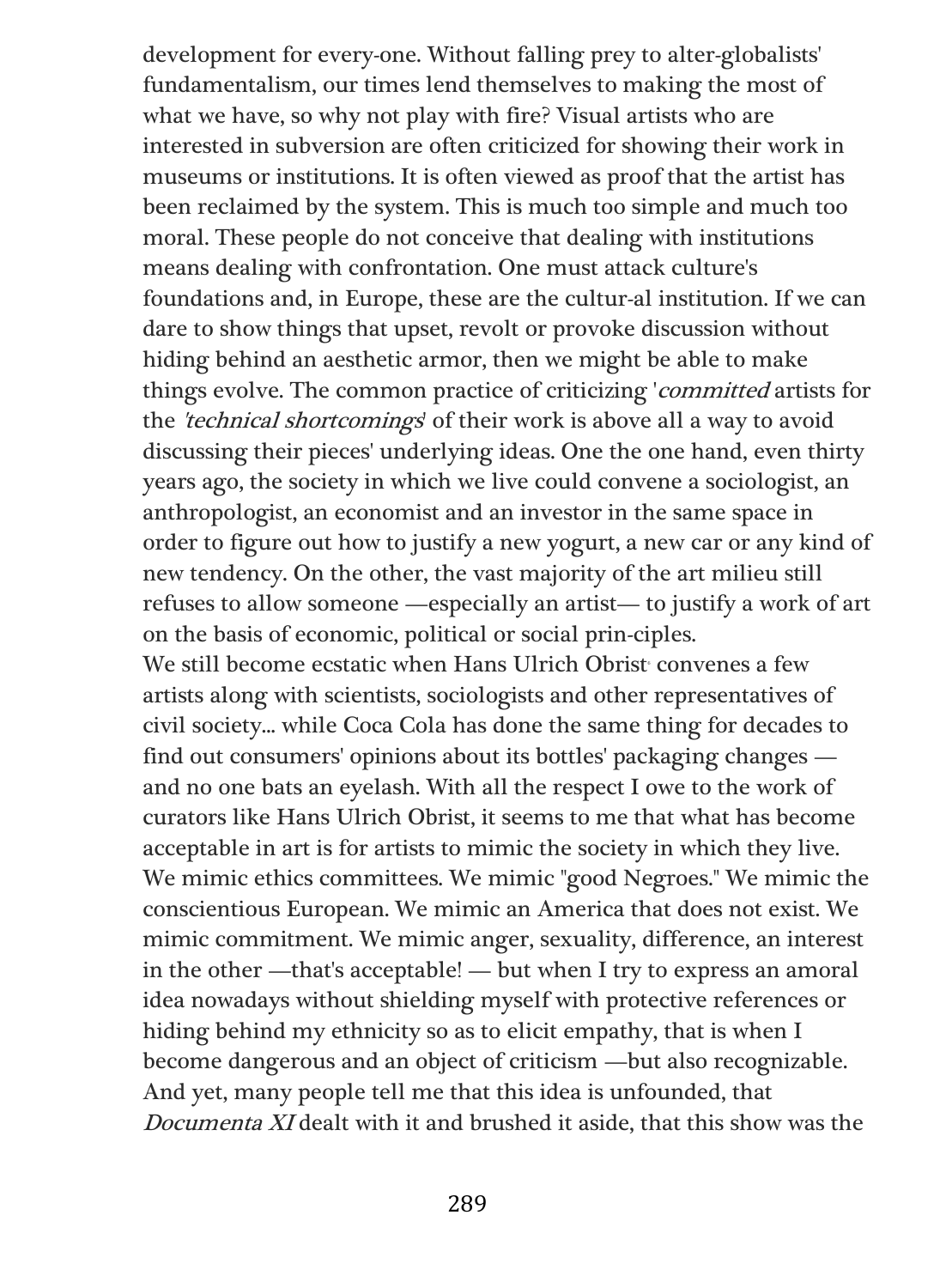proof of the recent globalization of the art world and its international manifestations, and that I should be thrilled.

I have a linguistic issue with the word globalization. I was born in Peru, of mixed blood —the word globalization has been part of my life and history for the past 500 years. It is hard to speak of the globalization of the art world. Has contemporary art become global or have certain individuals (myself included) merely been turned into repre-sentatives of globalization? They are in fact nothing but a cultural alibi. Can one really believe that because a Black curator, an Argentine curator and an Indian curator were part of the Documenta XI team, it changed anything at all in terms of the situation or interest focused on artists from the Extreme Occident? I do not think so.

The "good foreigner" is a recurrent figure in European culture, and it exists as proof of the West's greatness-assimilation. People like Borges, Senghor or Cesaire are archetypes of the assimilation of a culture rather than ruptures. And if globalization is interpreted as a rupture with colonialism, this rupture has not yet taken place in culture. Documenta XI was not the rupture I expected; rather, it confirmed the American university cultural stereotypes: too many kind feelings kill feeling.

I see no perverse effects, indeed, I do not really see any effects at all. If we analyze biennials' emergence in various parts of the world from an economic point of view, we can see that the old adage of cre-ating prestigious events to lend cultural credibility to a nation or a city continues to prosper. For business, we do world fairs, for art, we do biennials. I believe that art, in its assimilation of economic parameters, has always contented itself with nickels and dimes. To build the Guggenheim Museum in Bilbao is like setting up a big factory to save the local economy. In Bilbao's case, it led the to creation of 4000 jobs. Globalization means that big factories are now set up in the Third World where they are given the best conditions for undisturbed production. Will we someday witness the delocalization of cultural ventures? Technically, it should eventually happen. I quite often compare the boom in the biennial phenomenon with the boom in NBA franchises. When the professional American basketball league realized its market was saturated, it went on a campaign to conquer the world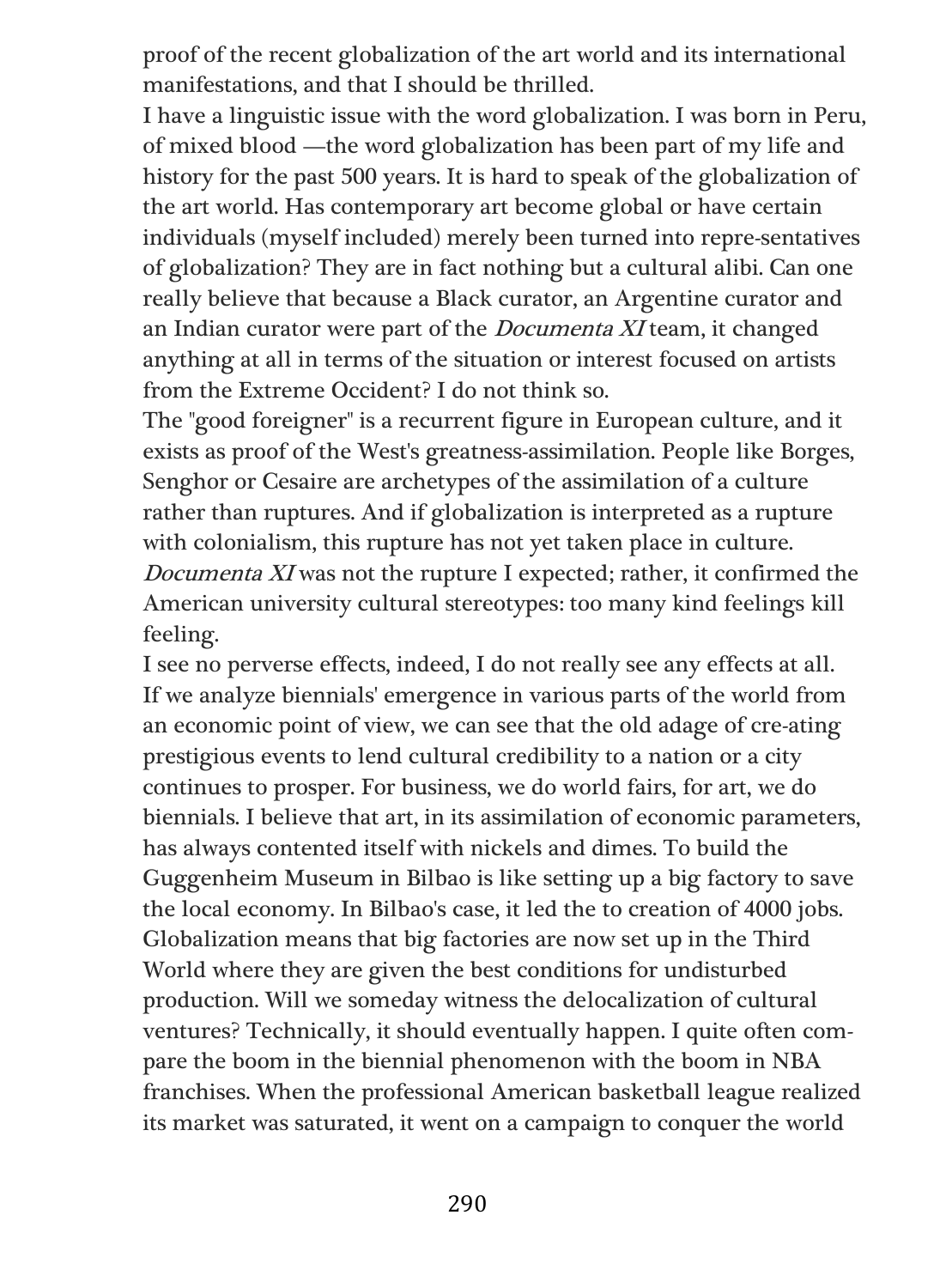by globalizing its merchandising. In 1990, after the fall of the wall, everyone tried to show signs of their modernity. For culture, the proof is the biennial. To continue the parallel with the NBA phenomenon, Franchise Players are what remain to be found: the Jordans and Malones of contemporary art, stars who can achieve crossover success. I use the NBA as an example with full knowledge of the facts, because it involves Black people and we might in fact one day see artists from all over the world be at the forefront of the market and the avant-garde. If, in political terms, walls have fallen, barriers remain that separate Western artists from the others in many people's eyes, and no biennial so far has managed to change that. To achieve worldwide renown, a Black painter has to use elephant dung, a white artist from South Africa has to find inspiration in the struggle against Apartheid, a female Iranian artist has to rebel against the chauvinism of her culture. Like many people, I believe that living somewhere implies nothing but a geographical choice. I am aware of how Western I am in this way of seeing things. I did not leave Peru for economic reasons, it was an intellectual choice: more problems but also more freedom. Messianism has always been the lifeblood of emigration and many people who live outside their country get the impression that they can help their people with things they learned elsewhere. It is a dangerous feeling, but I would like to turn the issue around. Why can a classical Western artist dream of having an effect everywhere from the outset and why should I, an artist from the Western periphery, focus my ambitions on improving the situation in my country of origin? Should I not have the right to dream of universality from the outset? What I am trying to express addresses everyone and not only my kin. To be subversive is to be exactly where people do not expect you to be, it is to interpret what, in certain people's eyes, does not belong to you.

<sup>4</sup> Les magicians de la terre exhibition, Paris, 1989.

<sup>5</sup> H.M. Enzensberger.

<sup>&</sup>lt;sup>1</sup> Amores Perros, a film by Alejandro Gonzalez Ifiarritu, 2000.

<sup>&</sup>lt;sup>2</sup>Celia Cruz, La vida es un carnaval, Amores Perros soundtrack, Universal, 2000.

 $3Hardcore$ , an exhibition at the Palais de Tokio, Paris, February—May 2003.